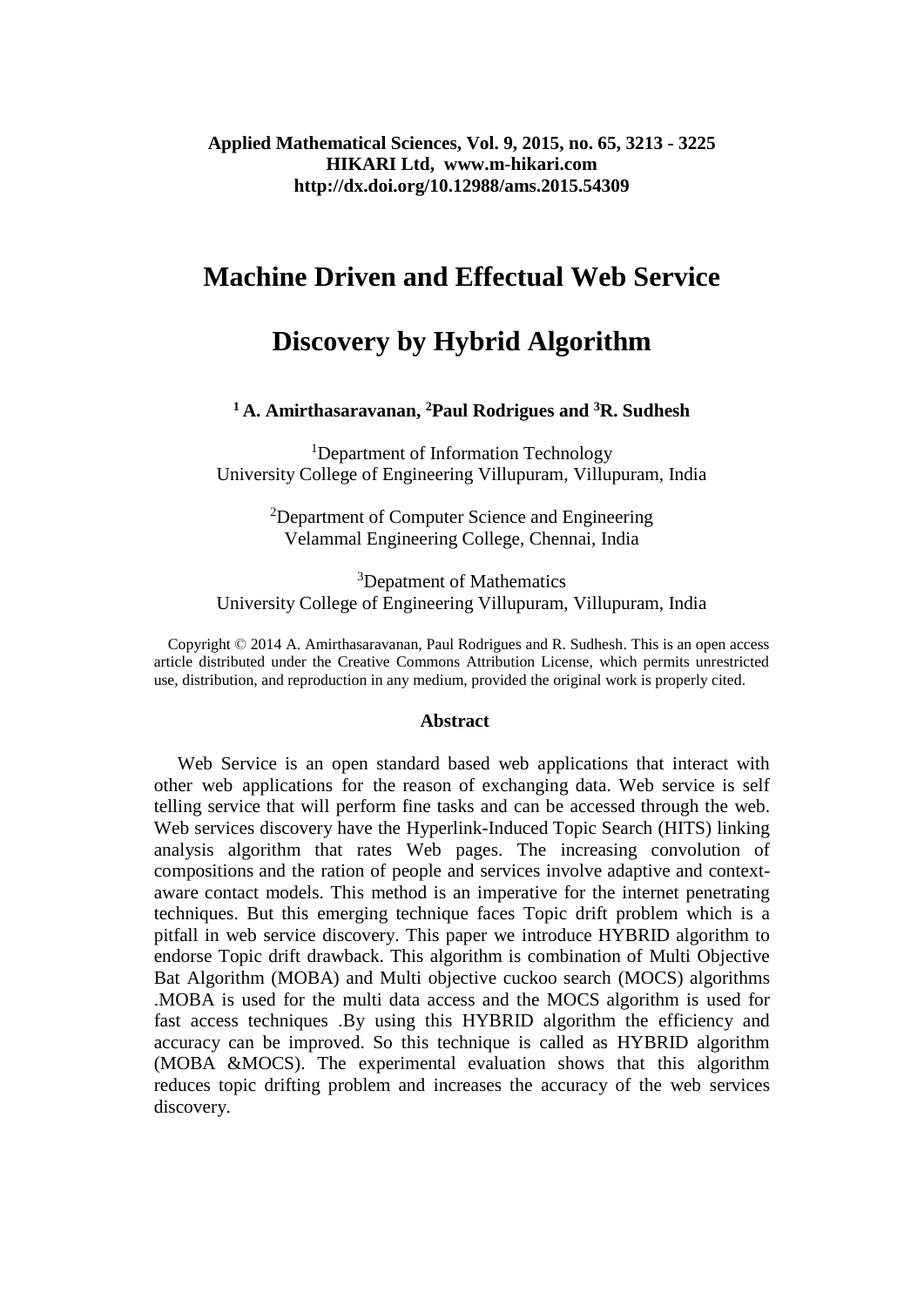**Keywords:** Hyperlink-Induced Topic, Search Human Provider Service, Hybrid Algorithm, Multi Objective Bat Algorithm, Multi -Objective Cuckoo Search

## **1. Introduction**

Web Service is a standards-based, language agnostic software entity that have specially formatted requests from other software entitle on remote machines via seller and transport neutral communication protocols producing application tough responses. Web service discovery is the process of discovering or locating one or more related documents that discover a particular web service using the WSDL. SOA is an architecture paradigm that focuses on building system through the use of dissimilar web service, integrating them unitedly to make up the whole system. Web services have paved the way for a new flux of compostable systems. Services play an important role in meeting organizations business objectives because process stakeholders can contrive, implement, and perform business processes using web services and languages such as the Business Process Execution Language (BPEL) [1]. Users and developers have the power to use services in diverse applications since services present a well-determined and programmable interface. In march-centric relationship, a top-down access is normally taken by fixing process actions and labors anterior to deploying and doing the process. Ahead creating the mold, the designer must fully understand each abuse in the march. Flexibility in composition models are fixed since surprising changes expect remodeling of the march. It is important to back up adaptively in collaborations and compositions. A significant role towards adaptive marches is the power to sustain the murder of ad hoc activities and flexibleness in human fundamental interaction to reply to surprising events. The most extensively established and successful type of service is the *XML Web servic*e. This type of service has two fundamental requirements: It communicates via Internet protocols; it sends and receives data formatted as XML documents.

## **2. Existing System**

### **2.1 The Skilled Web**

Current system approach is based on the Human-Provided Services perception enabling knowledge workers to propose their skills and expertise in serviceoriented systems. Web services discovery is very much subjective by (behavioral) trust and context mechanisms. Expected information is once in a while updated to capture with dynamism changing interaction preference and trust relations. The current HITS based discovery can be computed in a connected way, thus empowering full personalization at runtime. These approaches in personalized expertise mining algorithm usually perform offline interaction analysis. This empirical evaluation has shown that HITS reveal the desired properties; trust and evaluation weights influence hub and authority scores which intern Impact on rank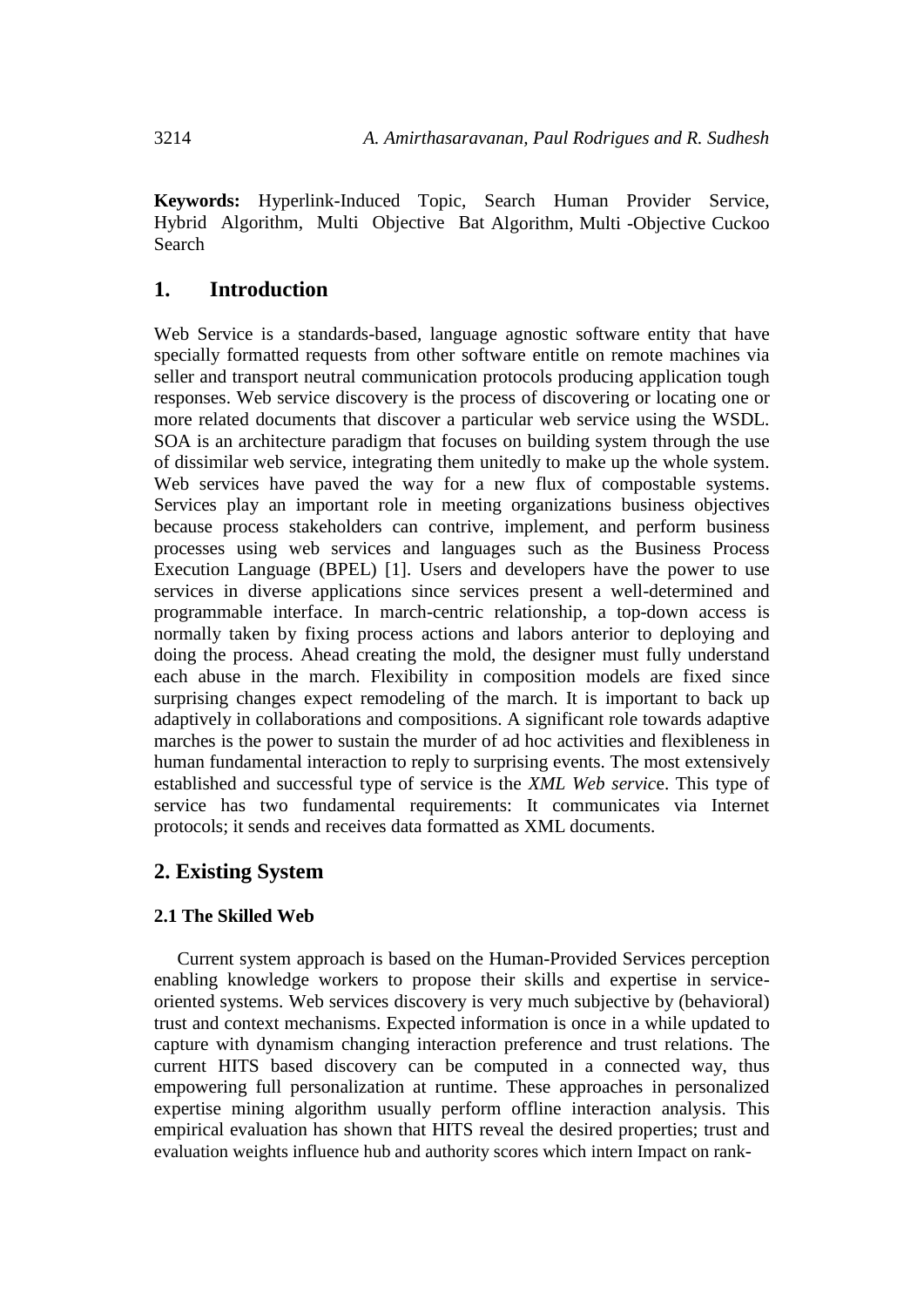ings. Ensure that this algorithm discovers experts which are fine connected to further experts.

But on the other hand present HITS based algorithm, where later than query processing the services are discovered according to the Hyperlink-Induced Topic Search (HITS-page ranking) which do not impose present web search engine strategy since web is dynamic in nature. These will lead to **Topic Drift** and **Time Stamp** problems [1]. Topic drift is getting irrelevant and unrelated web services discovered by the search engine. Time taken (in ms) to discover a query from UDDI repository and its response time to the user is more. In order to rise above this problem we go for Hybrid algorithm.

#### **2.2 MOBA and MOCS**

A metaheuristic can be defined as an iterative generation process that guides a subordinate heuristic by combining intelligently different concepts to explore and exploit the search space. To catch closely optimal solutions, information must be structured using learning strategies. Optimization is a process of determining the best solution to make something as functional and effective as possible by minimizing or maximizing the parameters involved in the problems.

#### **2.2.1 BA**

Bat algorithm (BA) was developed by Xin-She Yang in 2010 and it is a metaheuristic optimization algorithm based on echolocation of microbats with changeable pulse rates of emission and loudness. The microbats use echolocation extensively as sensor to detect hindrance. Theses bats emit sound pulse and sense for echo as it spring back from surroundings with a time delay [2, 3]. Bats are able to distinguish targets by variation of the Doppler Effect provoked in surroundings. The echolocation behavior can be associated with objective function that needs to optimize.

In order to simplify the algorithm, three ideal rules are proposed:

 All bats use echolocation to sense distance. The bats know the difference between prey and hindrance.

 A bat fly indiscriminately with velocity at location with a fixed frequency, varying wavelength and loudness to search for prey. The frequency or wavelength of produced pulse can be adjusted automatically as well as the rate of pulse emission which is depending on proximity of the objective.

The loudness can be differing from large (positive) to minimum value.

In simple the Algorithm can be depicted as **e**ach virtual bat flies indiscriminately with a velocity at position with a varying frequency and loudness. By way of it examines and finds its prey, it fluctuates regularity, loudness and pulse emission rate. Exploration is strengthened by a local arbitrary walk. Selections of the best keep on until stop criteria are met.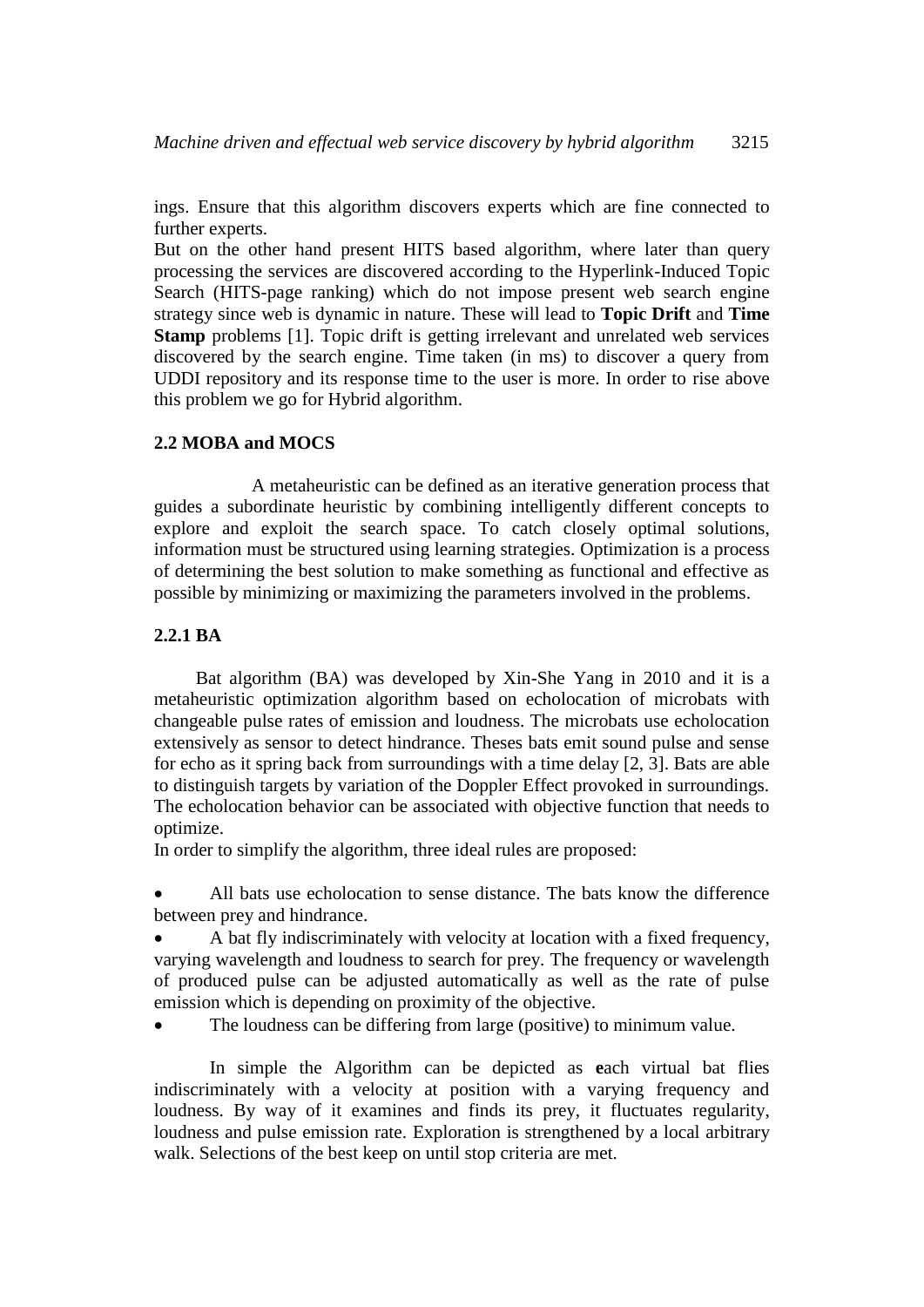## **2.2.2 CS**

Cuckoo Search (CS) [5, 7] is an optimization algorithm was developed by Yang and Deb in year 2009. Cuckoo Search, is inspired by the life of a bird family, Cuckoo birds have an antagonistic imitation in which females seize and lay their fertilized eggs in other birds' nests. If the host bird appreciate that the egg does not belong to it, it either chucks away or discards its nest and builds a new one elsewhere .According to Yang and Deb (2009), the CS algorithm is based on three assumptions:

 Each cuckoo puts one egg, which represents a set of solution co-ordinates, at a time and dumps it in a random nest.

 A portion of the nests comprising the best eggs, or solutions, will take over to the subsequent generation.

 The number of nests is unchanged and there is a probability that a host can discover an alien egg. If this ensues, the host can either discard the egg or the nest and this result in building a new nest in a new location.

#### **2.2.3 Multi Objective**

In simple multi-objective is the method of optimizing systematically and simultaneously a collection of objective function are called multi objective optimization. The objectives are generally inconsistent; avert simultaneous optimization of each objective. Most of the real engineering problems actually do have multiple-objectives like cost minimizing, maximizing performance, maximizing consistency, etc. These are difficult but realistic problems.

There are two key goals in multi-objective optimization (MO):

*•* To attain solutions as close to the true Pareto front as possible.

*•* To generate results as diversely as possible in the non-dominated front.

## **3. Proposed System**

Our proposed system is a combination of Multi Objective Bat Algorithm (**MOBA**) and Multi Objective Cuckoo Search Algorithm (**MOCS**). We combine these two algorithms in-order to increase the efficiency and accuracy. So this technique is termed as **HYBRID** algorithm. MOBA is used for multiple data access and MOCS algorithm is used for fast access techniques. In our Future work we also include the security in this Hybrid algorithm.

## **4. Multi Objective Cuckoo Search Algorithm**

The main aim of this paper is to show the efficiency of the cuckoo search algorithm [5] in solving UCP and to propose a fresh MOCS to reject the role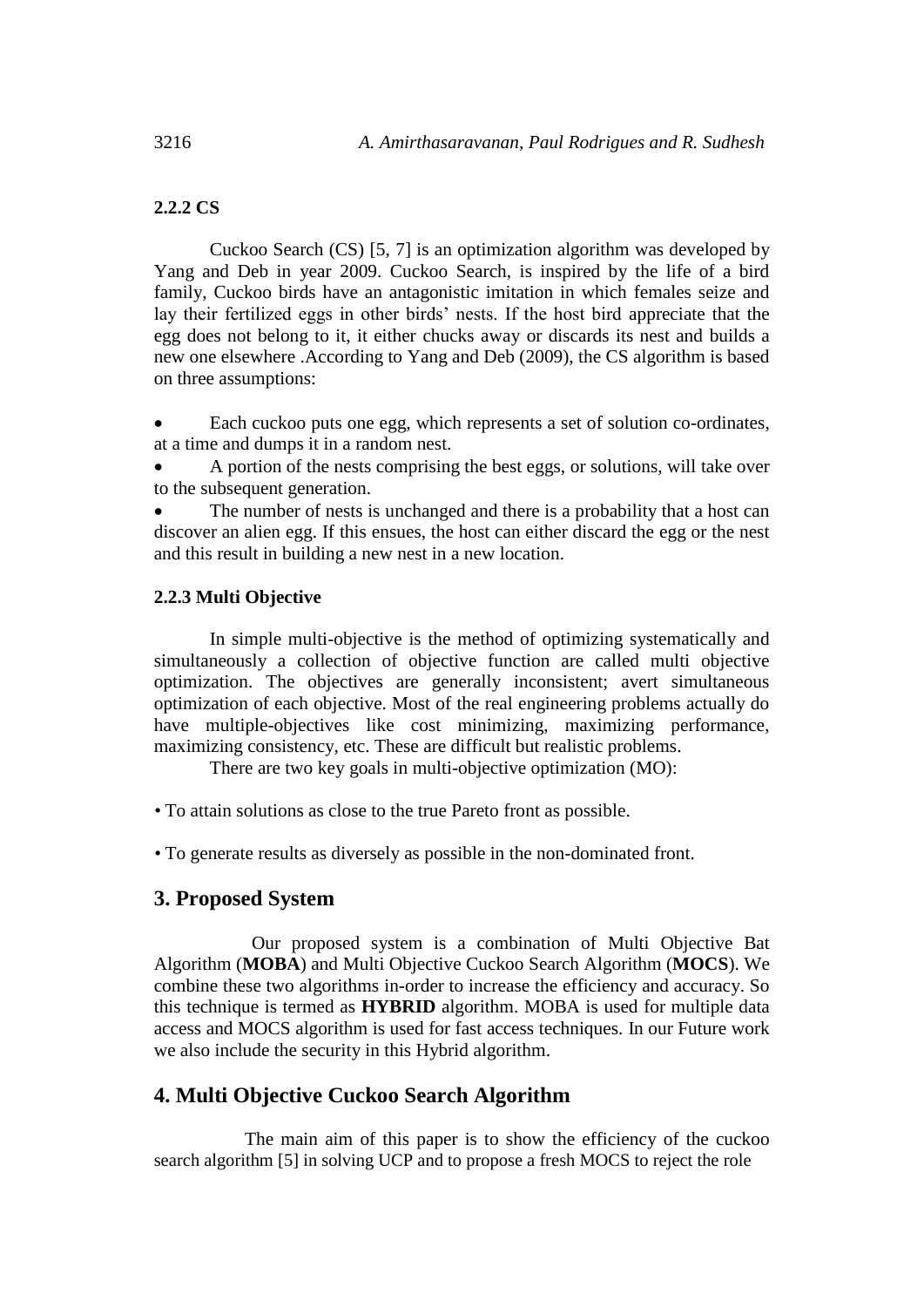of the conclusion maker (system operator) in setting the reeling reserve in UCP. In MOUCP problem [12], is similar to other evolutionary process, cuckoo search algorithm begins with an initial frozen number of cuckoo nests [7]. At the end of every propagation of CSA, the size of cuckoo nests gains when compared to the sign number of nests. Hence the hazy set theory [6] is used to select the best via media solution (which is equal to the sign number of nests) that would be alert for the coming generations [11]. Inclusion of hazy set theory will be thrown away or vacate the solution (nest) which is a far away from the best root.

### **Algorithm 1**: *Outline of discovery approach*

*Cuckoo Search (CS) Pseudo-code start identify objective function. generate preliminary population of host nests. while (criteria not met) { get a cuckoo randomly; evaluate the fitness of it; select a nest from the population randomly; if(fitness of selected nest is high) end discard a fraction of worse nests and build new ones at new locations; keep the best nests (solutions); rank the nests and discover the present best; } post process results and visualization; End*

## **5. Multi Objective Bat Algorithm**

It is very shiny problem working algorithm and it is improved to apply more engineering problems [4].

**Multi Objective Bat Algorithm** (MOBA) is a best select for finding optimal solutions. A swarm of MOBA flows in the graph for detecting optimal or close optimal solutions.

MOBA algorithm consists of two major types of parameter:

• Static parameters

• Dynamic parameters

*Algorithm 2: Outline of discovery approach start define objective function*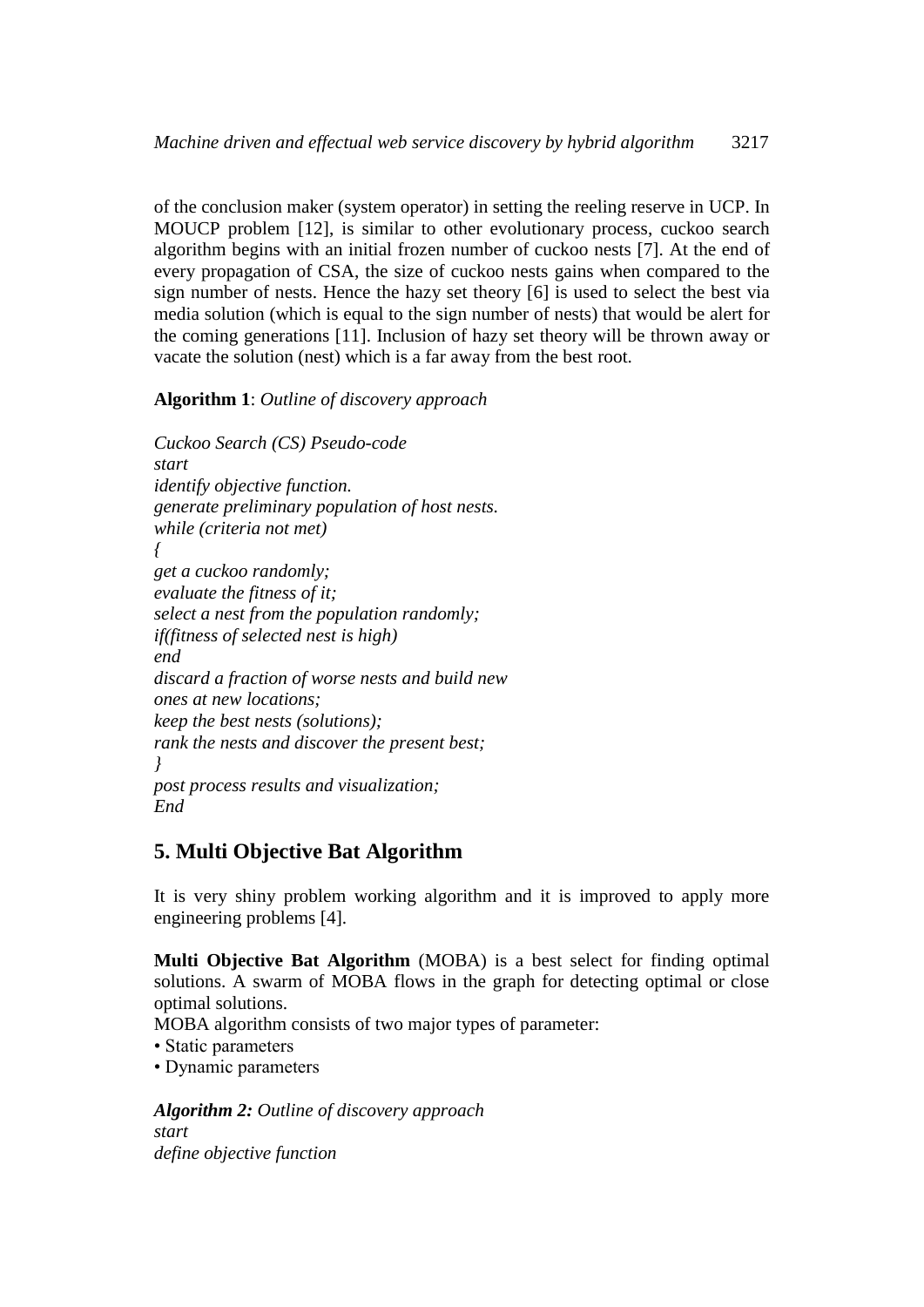```
initialize the population of the bats
define and initialize parameters
while(Termination criterion not met)
{
generate the updated solutions randomly
if (Pulse rate (rand) >current)
select a solution among the top solution generate the local solution around the 
chosen best ones.
end if
generate a updated solution by flying randomly
if (Pulse rate (rand) >current) select a solution among the best solution generate 
the local solution around the selected best ones. 
end if 
generate a updated solution by flying randomly
if ( loudness & pulse frequency (rand) < current) 
accept the updated solutions increase pulse rate and reduce loudness 
end if 
rank the bats and find the present best
}
Output
```
## **6. Importance of MOBA Algorithm**

The following three reasons provide the necessary and grandness of the MOBA algorithm:

- It provides good quality answers using average values (AVG).
- MOBA algorithm has fast overlap when compared to other methods.

 It is also elastic in the dynamic environment and pop-up threats are easily merged.

## **7. Hybrid Algorithm**

The HYBRID algorithm explains the following steps for combine the two (MOBA & MOCS) algorithms. The HYBRID algorithm is explained the following steps:

We test the effect of each search to discover the services of the proposed technique and existing WSM process by specifying the keyword in each test scenario. WSDL URL is used to utilize or integrate the service with user application. Description about the services is used to search the service. The existing WS matchmaking process and proposed techniques were used to find out the exact services from database. After searching the list of services, the services can be filtered based on the exact matching and number of hits.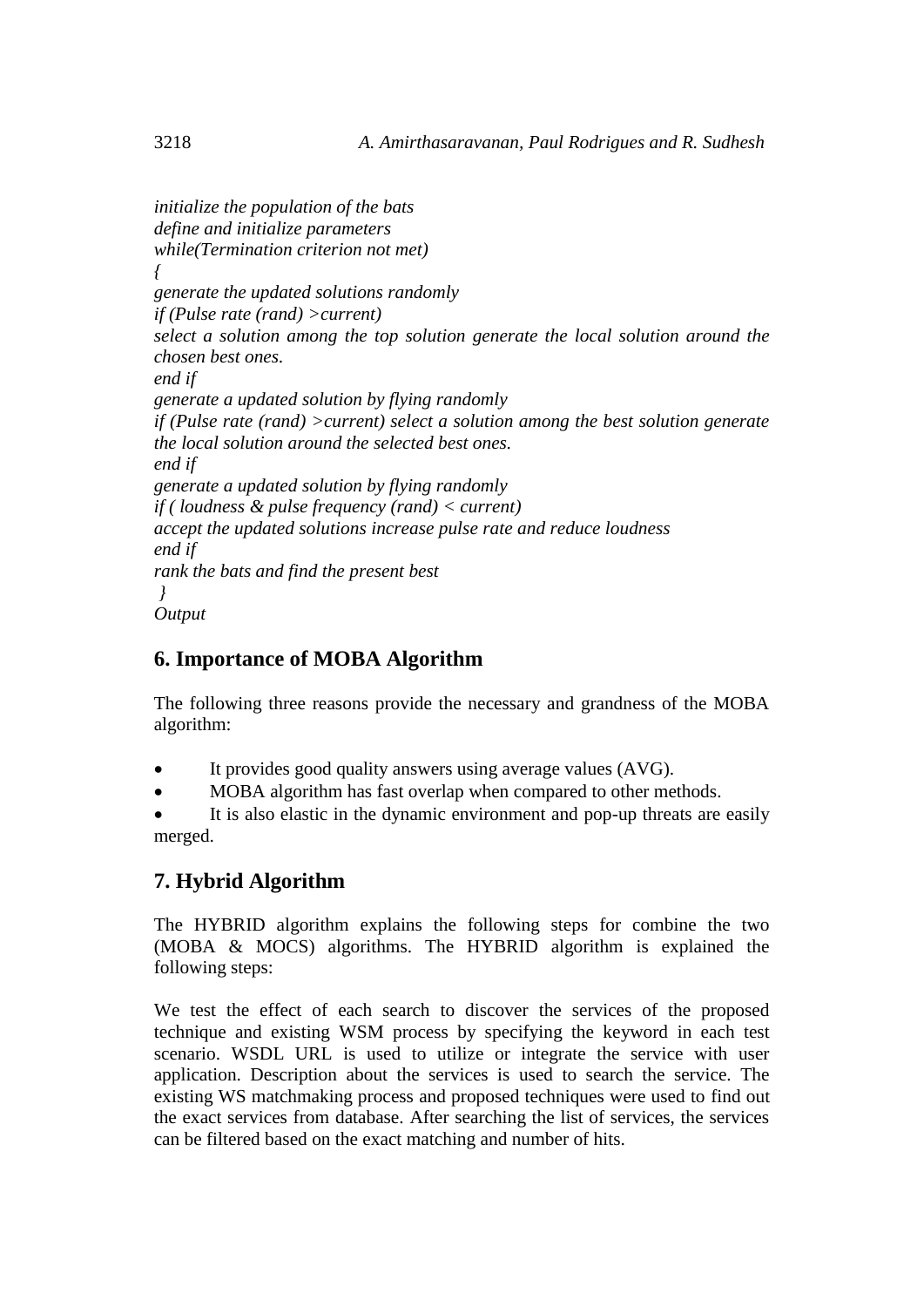The accuracy of a measurement system is the degree of closeness of measurements of a quantity to its actual (true) value [8]. The above HYBRID algorithm explains the steps of effective principle by grouping the Multi objective cuckoo search and Multi Objective Bat algorithm. First of all the query has been given, then expert seeker gives the trust query as soon as the query has been searched using the MOCS. At last in most situations MOBA will be used. Then the response will be displayed.

### **8. Implementation**

In our proposed system we are facilitating web services discovery using Hybrid algorithm (MOCS and MOBA) and optimizing the web services discovery. In this process the user profile is maintained for privacy issues. And a separate UDDI is created to publish the web services.

In this Hybrid web services discovery, the query of the user is processed from client side. The Hybrid algorithm (MOCS and MOBA algorithm) which is at server side helps to process the query request by considering Multi objective searching technique. This technique helps to retrieve services from UDDI by considering the multi objective (keyword) which is specified in the query request.

This multi objective consideration will overcome topic drifting problem. And MOBA algorithm helps to prioritize the web services according to the velocity of the services. Here the date and hits of a web service is considered as velocity fields. Based on the velocity rank, the web services are displayed. The response time is reduces due to effective discovery and by quick ranking process. By this our proposed system provides the required web services to the user efficiently.

```
 Hybrid (Query1, Query2) { 
 ObjectExpansionMOCS(Mixquery1,Mixquery2);
 AddExtraObjectMOBA(Mixqurey1, Mixqurey2); 
 For Object=Mixqurey1 (MOCS), Mixquery (MOBA);
 Final result (URL 1, URL 2, Ext); 
 And the Result function is defined as:
```
 Result (Mixquery1, Expant query) { Re (Mixquery1); Re1 (Expert query); Mix Re, Re1 (State1); AddResultQuery (State1); Final Result ();

}

}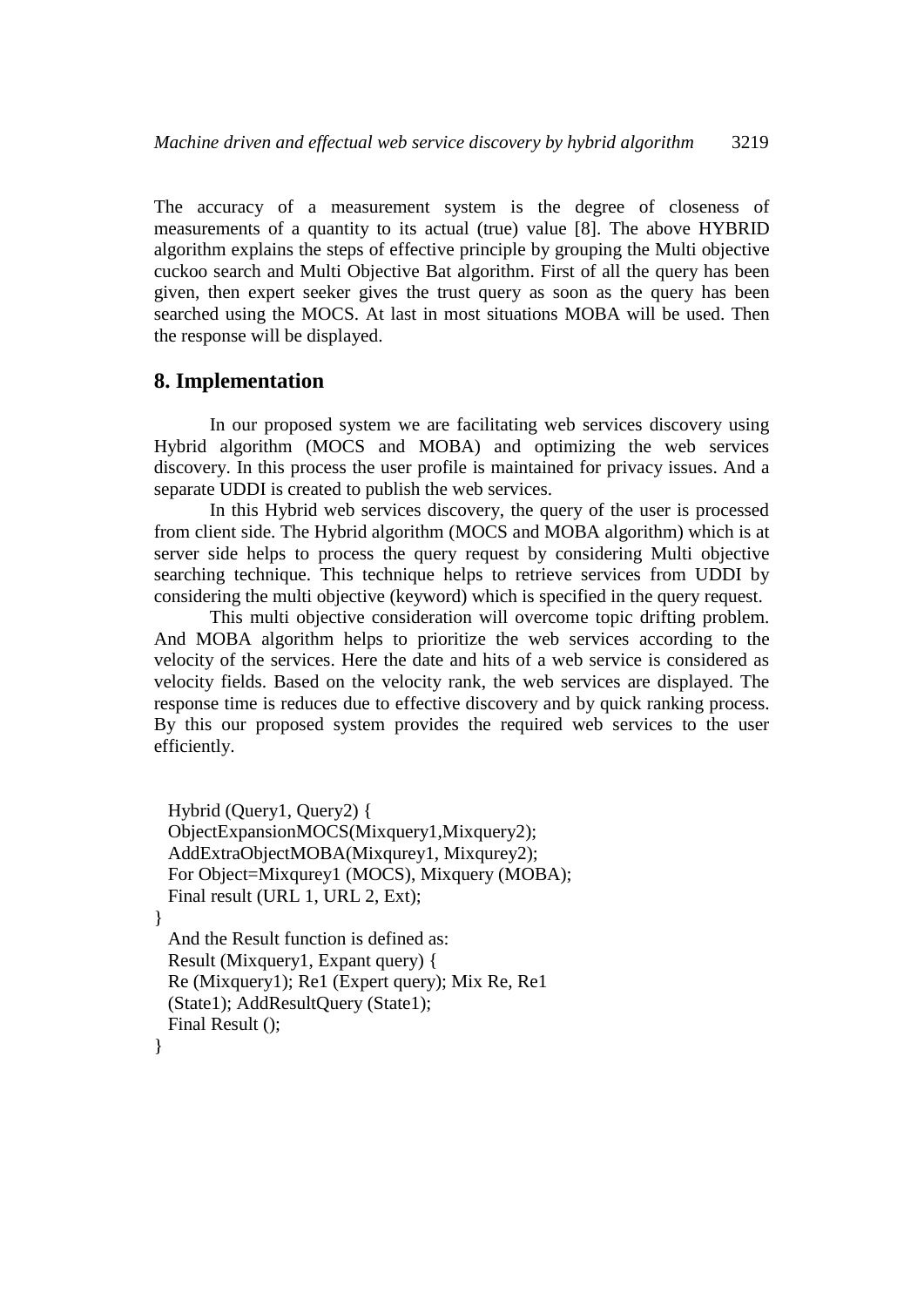

#### Pseudo code 1. Pseudo code for HYBRID



*Figure 1. Hybrid Algorithm Flow chart*

*Figure2. System Architecture*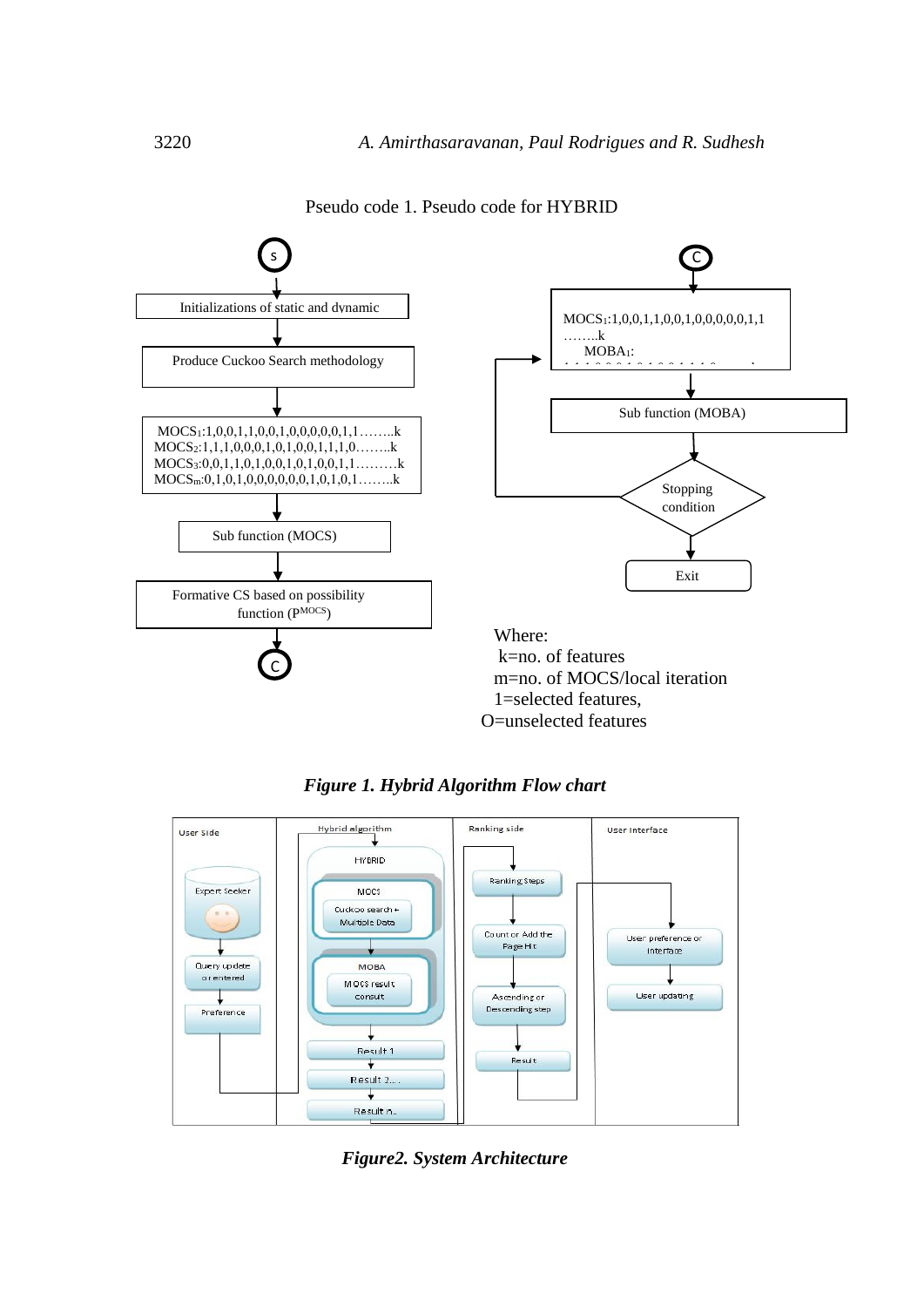### **9. System Architecture**

System Architecture explains about how the rank or page ranking will be given and the working of Hybrid algorithm. The Hybrid is the combination of MOCS and MOBA. At MOCS algorithm Multiple Objects are combined with cuckoo search. The result of MOCS should be given to the MOBA. Then these results are forwarded to the ranking steps. The rank will be given based on which one is given to the first link. Then at last the User Interface working will be done. The QoS-based service range trouble involved in service discovery is, how to select one check for each concerning task from its corresponding existing nominee service group, so that the overall QoS of the construct complex service can be maximized. The values for QoS parameters are randomly chosen for the first time and Updated on every single rating. For each web service rating process three lift web services and four candidate web helps are counted.

The most suited web services will be recalled from the database, based on the fitness assess. Figure of the database includes the values put for each arguments of the tested web service. The arguments considered for rating are cost, response time, availability and dependability.

 $QoS$  (IM) =< $Qcost$  MOBA(I),

QresponseMOCS(M)QavailabilityMOBA(I),

QreliabilityMOCS(M)

The MOCS says low level formatting of the nests and the arbitrary primary solution is performed. The current best nest is chosen by the arbitrary walk and then the development of the choice of fitness is done. Else apply levy's flight for the rating. Execution is bore out till all the result is made.



*Figure 3. Individual graph for* **MOBA** *with using MOCS*

The flow chart is the Hybrid algorithm, thus the intifada of the argument that need to be scheduled is performed. Then the count of labor that has to be planned is keyed. Scheduling of imagination to the tax is carried out with the avail of Hybrid algorithm. The above Diagram explains about the practical value examples. The v1, v2, v3, v4, v5 and 0-8000 is the x and y axis and the values will be assigned.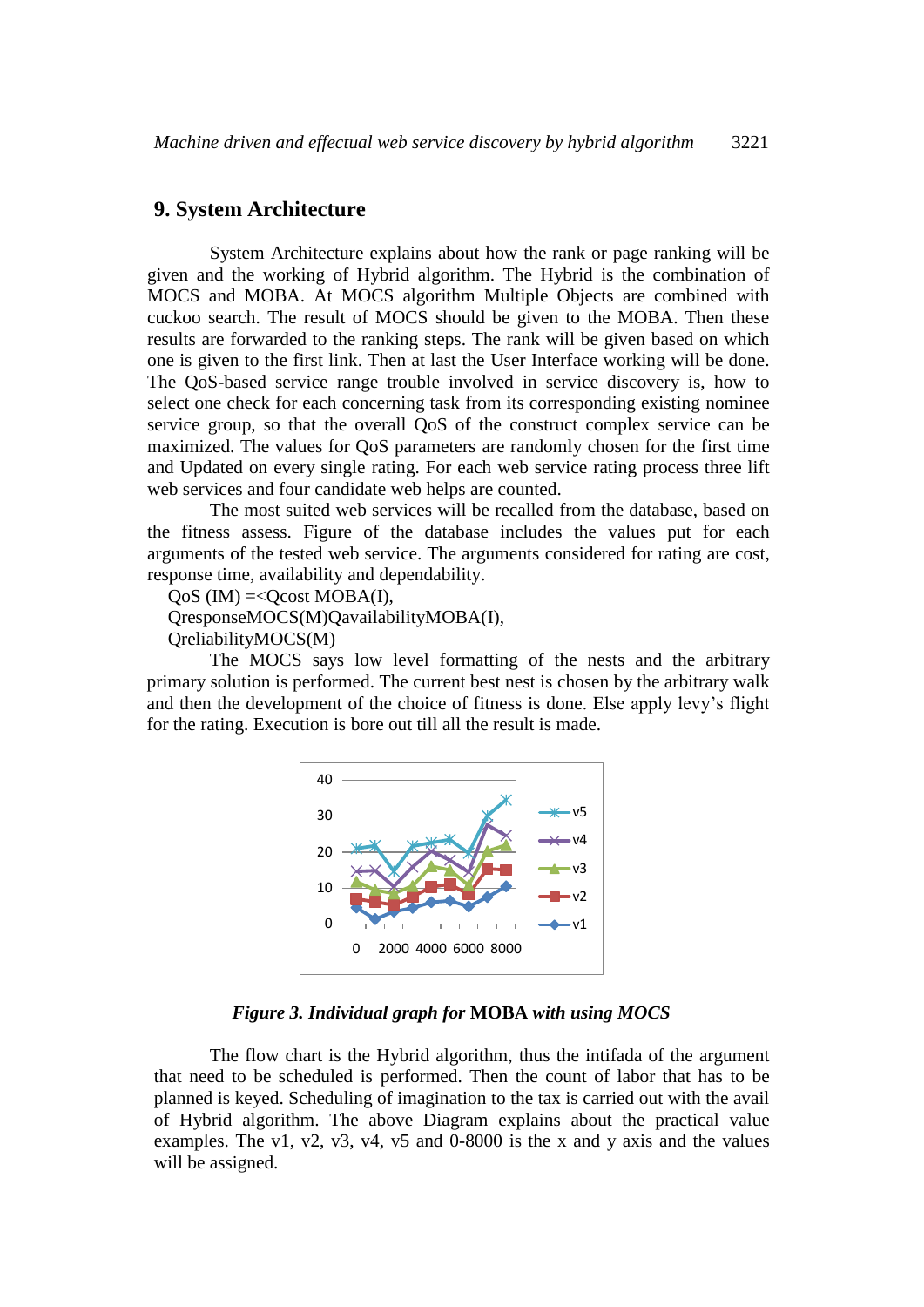

*Figure 4. Function diagram for MOBA with using MOCS*

Once the resource is allotted, the scheduler will allot the task to the doer and the slaying of task time is computed. Hybrid algorithm uses the MOCS and MOBA algorithm. In MOBA algorithm, the last fitness rate is the optimum value for a good result to the given problem.

The experimental results display that the Hybrid algorithm method is a workable and effective path to detect the optimum result. Multiple Data object will be combined. The cuckoo search contains the three constrains which are explained earlier. Then Multiple Data testing results of both the MOBA and MOCS are produced.

| <b>Contains X</b><br>variables | <b>Quality of</b><br>optimum<br>solution | The solution<br><b>Quality of</b><br><b>MOBA</b> vs | Average no. of<br><b>Iterations of the</b><br><b>MOBA Vs MOCS</b> |
|--------------------------------|------------------------------------------|-----------------------------------------------------|-------------------------------------------------------------------|
|                                |                                          | <b>MOCS</b>                                         |                                                                   |
| $10 \times 6$                  | 3800                                     | 3800                                                | 3.3                                                               |
| $10 \times 10$                 | 8706.1                                   | 8706.1                                              | 12.9                                                              |
| $10 \times 15$                 | 4015                                     | 4015                                                | 30.9                                                              |
| $10 \times 20$                 | 6121                                     | 6121                                                | 18.7                                                              |
| $10 \times 28$                 | 12400                                    | 12400                                               | 11.9                                                              |
| $5 \times 39$                  | 10617                                    | 10536.6                                             | 100                                                               |
| $5 \times 50$                  | 16537                                    | 16407                                               | 100                                                               |
| $6\times45$                    | 10756                                    | 1234                                                | 400                                                               |
| $7\times 55$                   | 1234                                     | 14579                                               | 258                                                               |
| $8\times 69$                   | 1567                                     | 23513                                               | 45.06                                                             |
| $9\times 72$                   | 14578                                    | 1235                                                | 345.91                                                            |
| $10\times87$                   | 10234                                    | 15986                                               | 455.97                                                            |
| $10\times 90$                  | 12096                                    | 13075                                               | 509                                                               |
| $10\times40$                   | 13086                                    | 12096                                               | 408.9                                                             |
| $12\times10$                   | 17479                                    | 19867                                               | 108.4                                                             |
| $12\times30$                   | 18654                                    | 17547                                               | 30.5                                                              |
| $14\times50$                   | 154769                                   | 12654                                               | 109.3                                                             |
| $16\times 60$                  | 19756                                    | 18973                                               | 98.0                                                              |
| $18\times80$                   | 186754                                   | 198645                                              | 186.3                                                             |

*Table 1. The Quality and Average values of MOBA Vs MOCS*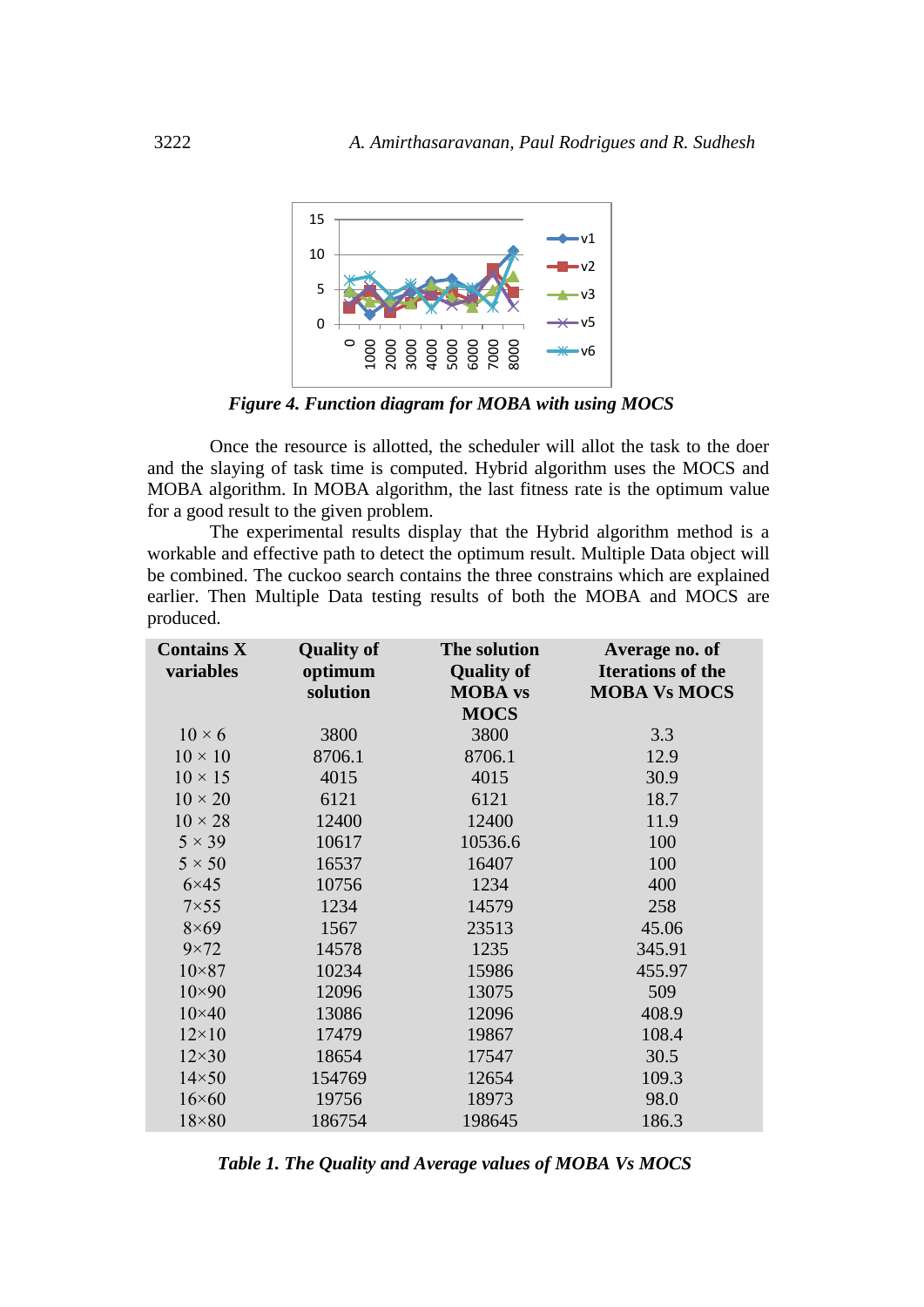Based on these results the graph is drawn as shown below. The table contains the following columns such as X variables, Quality of optimum solution, Solution quality of MOBA vs MOCS and Average no of Iteration of the MOBA vs MOCS. The results are based on the experimental results.



*Figure 5. HYBRID test*

The result of Hybrid Algorithm (MOBA &MOCS) shows that the hybridization provides more accuracy with considerably avoidance of Topic drifting and which in-turn minimizes Response time. The algorithm was tested with different user queries and Hybrid algorithm has produced effective search optimization in web based searching.

## **10. Conclusion**

In this paper our approach of combining the two algorithms is done. By this Hybrid algorithm we have increased the efficiency of the web based searching. We have combined MOBA and MOCS, which helps in optimization of the web services discovery and it also over comes topic drifting problem in HITS algorithm and makes an effective search optimization. Hybrid is based on the context or content based search. Here we have concentrated only on the discovery approach. In the future if web services composition is integrated then performance level will be increased and an effective web services can be achieved.

## **References**

[1] Ben Hamida S., Schoenauer M. (2000) "*An adaptive algorithm for constrained optimization problems*". in Proc. of Parallel Problem Solving from Nature, vol. VI, pp 529–538. [http://dx.doi.org/10.1007/3-540-45356-3\\_52](http://dx.doi.org/10.1007/3-540-45356-3_52) 

[2] D. Brabham, (2008) "*Crowdsourcing as a Model for Problem Solving: An Introduction and Cases*," junction, vol. 14, no. 1, pp. 75-90. <http://dx.doi.org/10.1177/1354856507084420>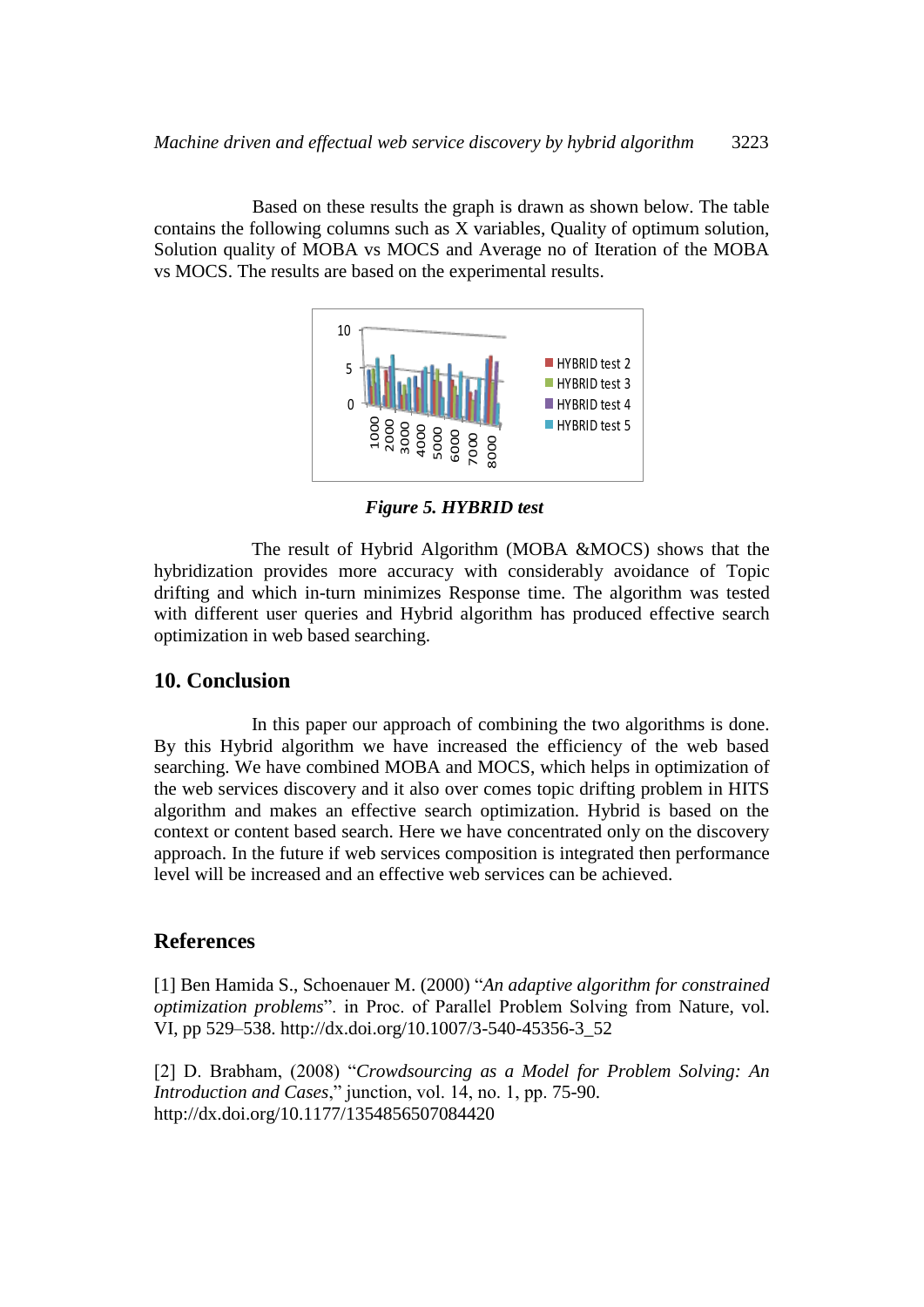[3] Cai et. al., (2010); Wang and Singh, 2007; "*Automated web services*," Vinothkumar and Selvan.

[4] Cai J. J., Ma XQ, Li Q, Li LX and Peng HP, (2010)." A *multi-objective chaotic ant swarm optimization for environment/economic dispatch. Electrical Power and Energy System*," Vol. 32, pp. 337-344. <http://dx.doi.org/10.1016/j.ijepes.2010.01.006>

[5] P. Dharanyadevi, P. Dhavachelvan, S. K. V. Jayakumar, P. Sujatha (2011) "*Context Aware SOA Based Discovery in Mobile Environment by Bi-Matchmaking Technique*" IEEE-International Conference on Recent Trends in Information Technology, ICRTIT 2011, IEEE MIT Anna University, Chennai. <http://dx.doi.org/10.1109/icrtit.2011.5972326>

[6] P. Dharanyadevi, P. Dhavachelvan, S. K. V. Jayakumar (2011) "*Event Matchmaking Technique in Dynamic Web Service Discovery*" IEEE-International Conference on Recent Trends in Information Technology, ICRTIT 2011, IEEE MIT, Anna University, Chennai. <http://dx.doi.org/10.1109/icrtit.2011.5972407>

[7] Khosravifar, B., Bentahar, J., Moazin, A., &Thiran, (2010) "*On the reputation of agent-based on web service*".In proceeding of the 24'Th AAAI Conference on Artificial Intelligence (AAAI). pp. 1352-1357.

[8] D. Schall, H.-L. Truong, and S. Dustdar, (2008)" *Unifying Human and Software Services in Web- ScaleCollaborations*," IEEE Internet Computing, vol. 12, no. 3, pp. 62-68. <http://dx.doi.org/10.1109/mic.2008.66>

[9] J. M. Kleinberg, (1999) "*Authoritative Sources in a Hyperlinked Environment*," J. ACM, vol. 46, no. 5, pp. 604-632. <http://dx.doi.org/10.1145/324133.324140>

[10] Tavakkoli-Moghaddam, Azarkish, (2011) "*A new hybrid mutli-objective Pareto archive PSO algorithm for a bi- Objective job shop scheduling problem*", Elsevier Expert Systems with Applications. <http://dx.doi.org/10.1016/j.eswa.2011.02.050>

[11] S. Rao Rayapudi, (2011)" *An Intelligent Water Drop Algorithm for Solving Economic Load Dispatch Problem*" International Journal of Electrical & Electronics Engineering; Feb2011, Vol. 5 Issue 1, pp.43.

[12] Shah-Hosseini, H. (2008). "*Intelligent water drops algorithm: A new optimization method for solving the multiple knapsack problem*" International Journal of Intelligent Computing and Cybernetics, 1, pp.193-212. <http://dx.doi.org/10.1108/17563780810874717>